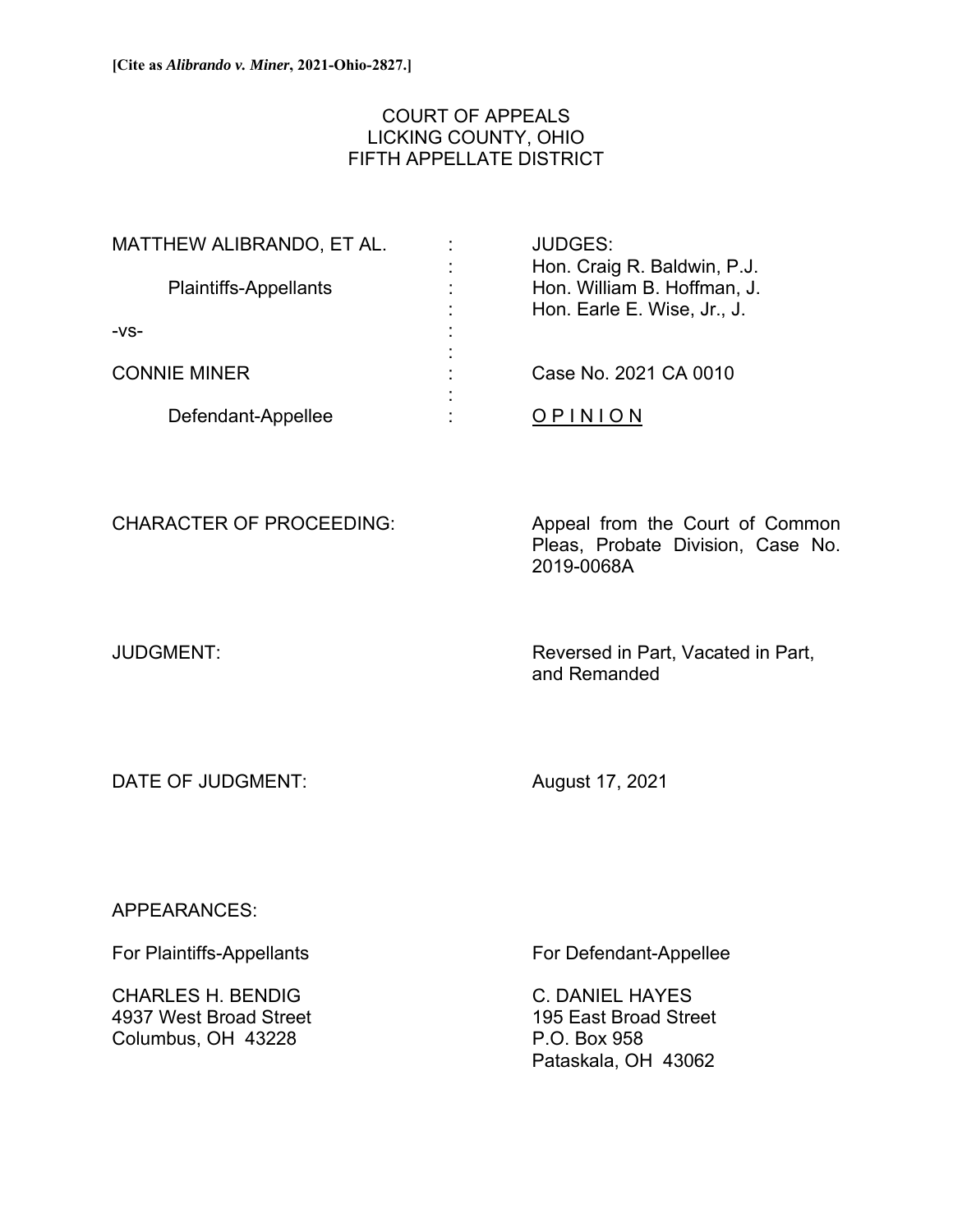### *Wise, Earle, J.*

{¶ 1} Plaintiffs-Appellants, Matthew Alibrando and Vincent Alibrando, appeal the January 25, 2021 entry of the Court of Common Pleas of Licking County, Ohio, Probate Division, granting summary judgment to Defendant-Appellee, Connie Minor.

### FACTS AND PROCEDURAL HISTORY

{¶ 2} In August 2013, Guito Alibrando executed a last will and testament naming his longtime girlfriend, appellee herein, as executrix. In the will, he bequeathed her \$100,000, with the remainder of his estate going to his two sons, appellants herein. Shortly after execution, appellee read the will and was aware of the contents therein. In October 2013, appellee was added to Guito's checking account. In August 2015, Guito executed a durable power of attorney authorizing appellee to sell any real estate in his name and to deposit and/or withdraw funds from any of his bank accounts, including the joint checking account.

{¶ 3} In July 2016, Guito entered a nursing home. In July 2018, appellee sold Guito's house and placed the proceeds, over \$200,000, into the joint checking account. Guito passed away in December 2018. In February 2019, appellee removed the funds from the joint checking account and placed them into her personal savings account.

{¶ 4} On January 28, 2019, appellee, as executrix, filed an application to probate Guito's will. On July 11, 2019, appellants filed exceptions to the final account, claiming the account failed to include the proceeds from the sale of the house.

{¶ 5} On August 30, 2019, appellants filed a complaint alleging concealment of assets pursuant to R.C. 2109.50. Also on August 30, 2019, appellants filed a motion to substitute executrix with themselves.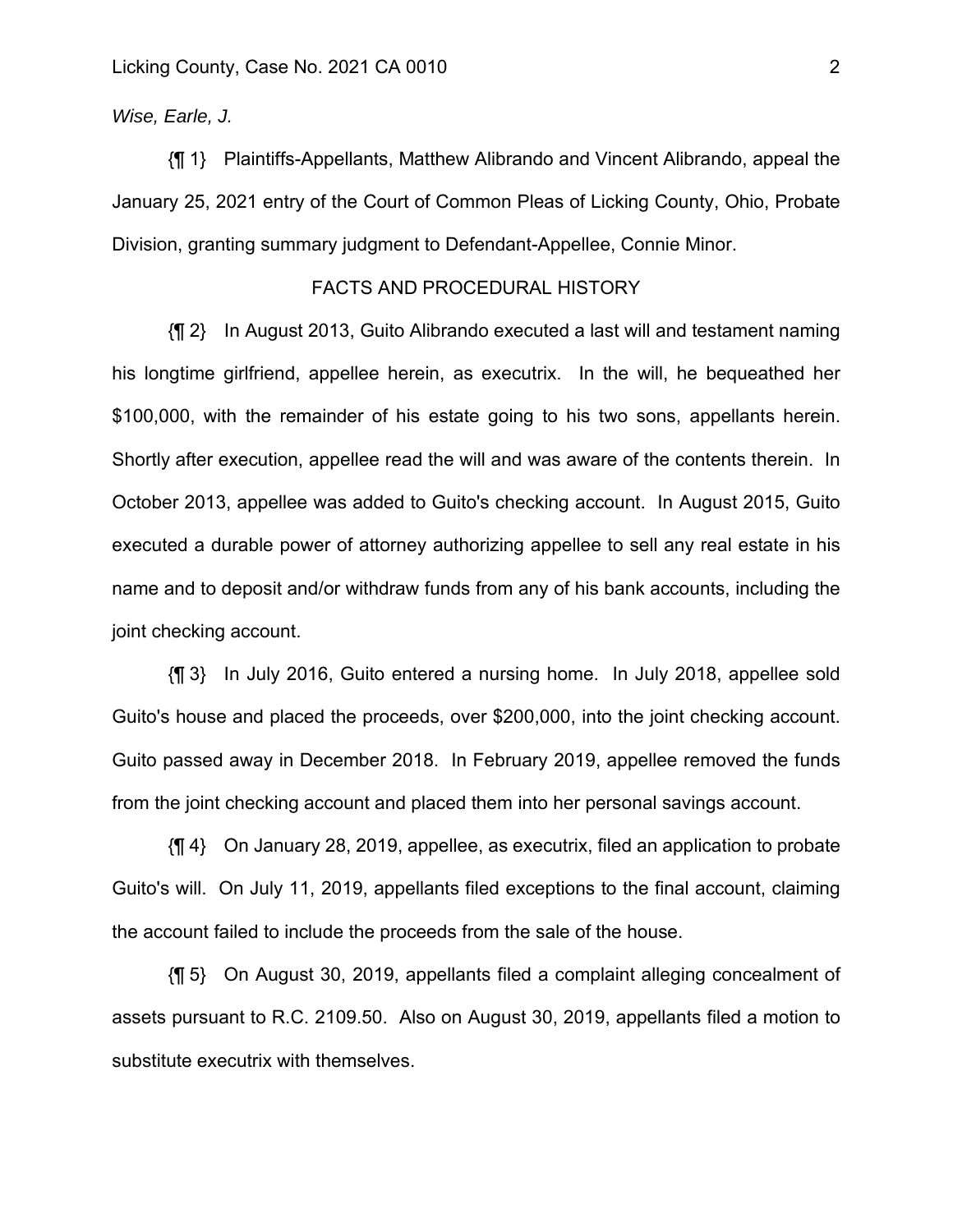## Licking County, Case No. 2021 CA 0010 3

{¶ 6} On October 14, 2019, appellee filed a motion for summary judgment. Discovery was still ongoing. On November 18, 2019, appellants filed a memorandum contra to appellee's motion, as well as their own motion for partial summary judgment. Also on November 18, 2019, appellants filed a motion to amend their complaint to conform to the evidence obtained through discovery and to add a claim of a constructive trust. By entry filed January 25, 2021, the trial court granted appellee's motion for summary judgment and denied appellants' motion for partial summary judgment, and denied appellants' motions to substitute the executrix and amend their complaint.

{¶ 7} Appellants filed an appeal and this matter is now before this court for consideration. Assignments of error are as follows:

## I

{¶ 8} "THE TRIAL COURT ERRED IN FAILING TO FIND THE POA'S TRANSFER OF OVER \$210,000, PAYABLE SOLELY TO HER PRINCIPAL, INTO A JOINT SURVIVORSHIP ACCOUNT WHERE HIS DEATH WAS IMMINENT, AND THE FAILURE TO RETURN THOSE FUNDS TO THE DECEDENT'S ESTATE AFTER DEATH, WAS A MISAPPROPRIATION OF HER PRINCIPAL'S MONEY IN VIOLATION OF HER FIDUCIARY RELATIONSHIP, IN BAD FAITH, CONTRARY TO THE PRINCIPAL'S KNOWN ESTATE PLAN, AND CONTRARY TO THE PRINCIPAL'S BEST INTEREST AND REASONABLE EXPECTATIONS, REQUIRING SUMMARY JUDGMENT IN FAVOR OF APPELLANTS."

II

{¶ 9} "THE TRIAL COURT ERRED IN FAILING TO REMOVE CONNIE MINER AS THE EXECUTOR OF THE DECEDENT'S ESTATE DUE TO PENDING LITIGATION BY THE RESIDUAL BENEFICIARIES OF THE ESTATE AGAINST HER, AND THE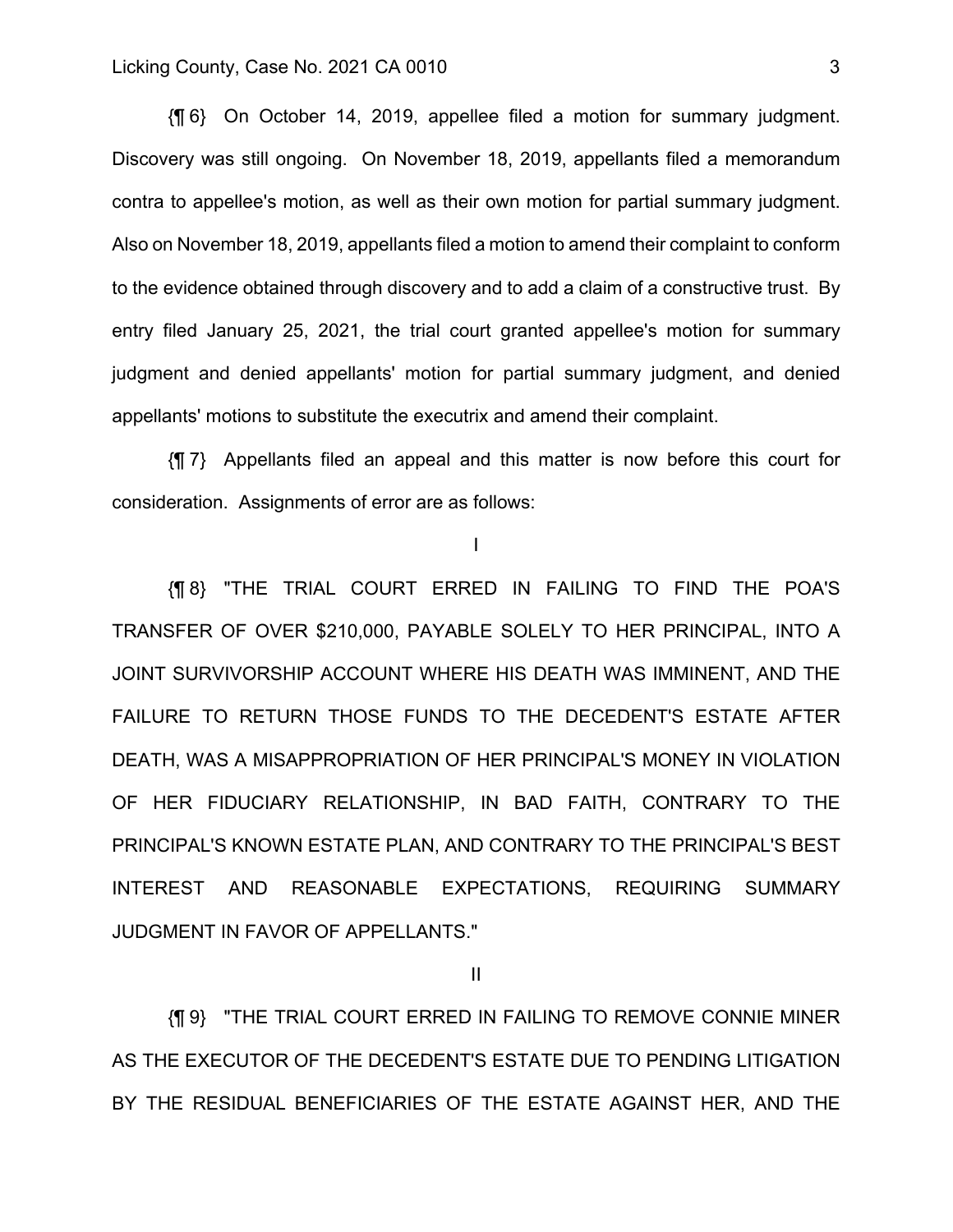NEED FOR THE DECEDENT'S ESTATE TO INVESTIGATE PROBABLE MISCONDUCT BY HER IN THE YEARS PRIOR TO HIS DEATH."

III

{¶ 10} "THE TRIAL COURT ERRED IN FAILING TO FIND AGAINST CONNIE MINER FOR CONCEALMENT AND EMBEZZLEMENT OF ESTATE ASSETS PURSUANT TO ORC 2109.50, REMOVAL AS EXECUTOR PURSUANT TO ORC 2109.53 AND JUDGMENT AGAINST HER FOR THE AMOUNTS CONCEALED OR EMBEZZLED, WITH THE MANDATORY 10% PENALTY AND REASONABLE ATTORNEY'S FEES."

IV

{¶ 11} "THE TRIAL COURT ERRED IN FAILING TO GRANT APPELLANTS' MOTION TO FILE AN AMENDED COMPLAINT."

### V

{¶ 12} "THE TRIAL COURT ERRED IN GRANTING APPELLEE'S MOTION FOR SUMMARY JUDGMENT."

{¶ 13} We will address the assignments of error out of order for ease of discussion.

#### V

{¶ 14} In their fifth assignment of error, appellants claim the trial court erred in granting summary judgment to appellee. We agree.

{¶ 15} Summary Judgment motions are to be resolved in light of the dictates of Civ.R. 56. Said rule was reaffirmed by the Supreme Court of Ohio in *State ex rel. Zimmerman v. Tompkins,* 75 Ohio St.3d 447, 448, 663 N.E.2d 639 (1996):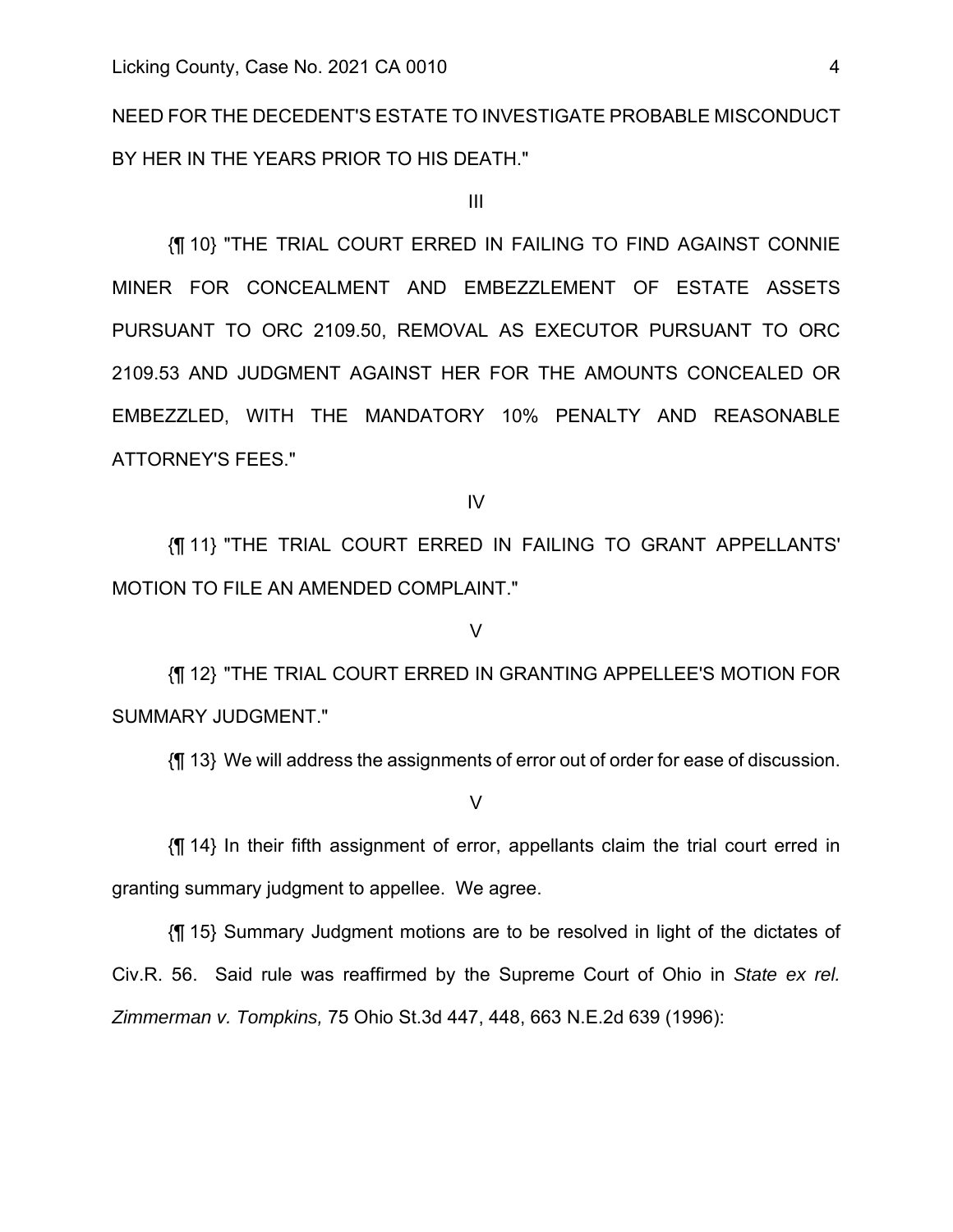Civ.R. 56(C) provides that before summary judgment may be granted, it must be determined that (1) no genuine issue as to any material fact remains to be litigated, (2) the moving party is entitled to judgment as a matter of law, and (3) it appears from the evidence that reasonable minds can come to but one conclusion, and viewing such evidence most strongly in favor of the nonmoving party, that conclusion is adverse to the party against whom the motion for summary judgment is made. *State ex. rel. Parsons v. Fleming* (1994), 68 Ohio St.3d 509, 511, 628 N.E.2d 1377, 1379, citing *Temple v. Wean United, Inc.* (1977), 50 Ohio St.2d 317, 327, 4 O.O3d 466, 472, 364 N.E.2d 267, 274.

{¶ 16} As explained by this court in *Leech v. Schumaker,* 5th Dist. Richland No. 15CA56, 2015-Ohio-4444, ¶ 13:

It is well established the party seeking summary judgment bears the burden of demonstrating that no issues of material fact exist for trial. *Celotex Corp. v. Catrett* (1986), 477 U.S. 317, 330, 106 S.Ct. 2548, 91 L.Ed.2d 265 (1986). The standard for granting summary judgment is delineated in *Dresher v. Burt* (1996), 75 Ohio St.3d 280 at 293: " \* \* \* a party seeking summary judgment, on the ground that the nonmoving party cannot prove its case, bears the initial burden of informing the trial court of the basis for the motion, and identifying those portions of the record that demonstrate the absence of a genuine issue of material fact on the essential element(s) of the nonmoving party's claims. The moving party cannot discharge its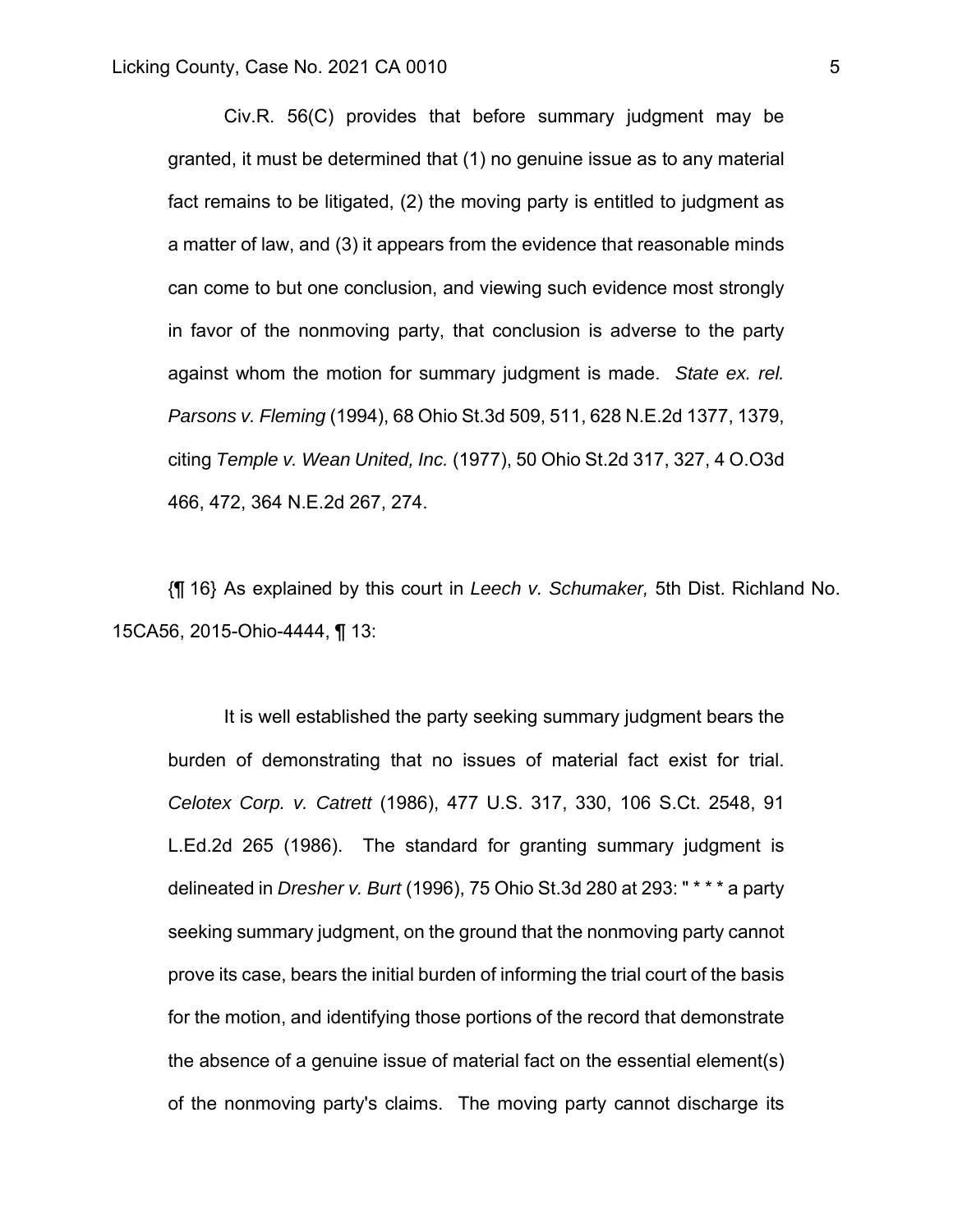initial burden under Civ.R. 56 simply by making a conclusory assertion the nonmoving party has no evidence to prove its case. Rather, the moving party must be able to specifically point to some evidence of the type listed in Civ.R. 56(C) which affirmatively demonstrates the nonmoving party has no evidence to support the nonmoving party's claims. If the moving party fails to satisfy its initial burden, the motion for summary judgment must be denied. However, if the moving party has satisfied its initial burden, the nonmoving party then has a reciprocal burden outlined in Civ.R. 56(E) to set forth specific facts showing there is a genuine issue for trial and, if the nonmovant does not so respond, summary judgment, if appropriate, shall be entered against the nonmoving party." The record on summary judgment must be viewed in the light most favorable to the opposing party. *Williams v. First United Church of Christ* (1974), 37 Ohio St.2d 150.

{¶ 17} As an appellate court reviewing summary judgment motions, we must stand in the shoes of the trial court and review summary judgments on the same standard and evidence as the trial court*. Smiddy v. The Wedding Party, Inc.,* 30 Ohio St.3d 35, 506 N.E.2d 212 (1987).

{¶ 18} The August 2015 power of attorney granted to appellee authorized her to sell any of Guito's real or personal property, and to deposit or withdraw funds from any banking institution including the joint checking account. The document states the following at ¶ 19: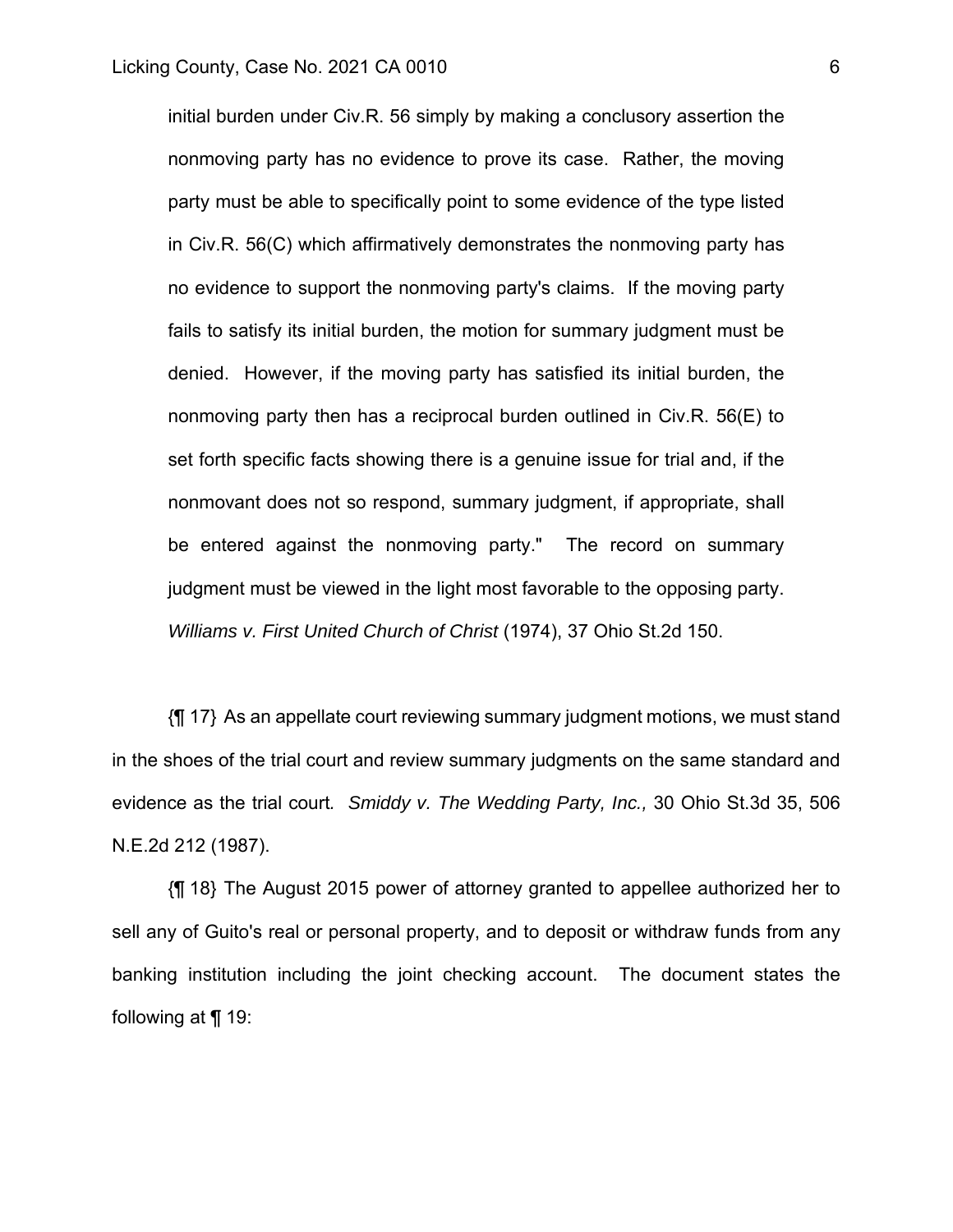In accordance with O.R.C. 1337.34, the following duties of the agent are mandatory: All agents must act (i) in good faith; (ii) within the scope of authority granted; (iii) in accordance with the principal's reasonable expectations, if known, or in the principal's best interest, and the agent must (iv) attempt to preserve the principal's estate plan, to the extent actually known to the agent, if preserving the plan is consistent with the principal's best interests based on all relevant factors.

{¶ 19} As explained by our colleagues from the Third District in *Temple v. Temple,*  3d Dist. Marion No. 9-14-26, 2015-Ohio-2311, ¶ 29:

" \* \* \* [A] power of attorney is a written instrument authorizing an agent to perform specific acts on behalf of the principal." *Testa v. Roberts,* 44 Ohio App.3d 161, 164, 542 N.E.2d 654 (1988). The holder of a power of attorney has a fiduciary relationship with the principal. This fiduciary relationship imposes a duty of loyalty to the principal. *In re Scott,* 111 Ohio App.3d 273, 276, 675 N.E.2d 1350 (1996). Thus, an agent "may not make gratuitous transfers of the principal's assets unless the power of attorney from which the authority is derived expressly and unambiguously grants the authority to do so." *MacEwen v. Jordan,* 1st Dist. No. C-020431, 2003- Ohio-1547, 2003 WL 1571741, at ¶ 12. *In re Meloni,* 11th Dist. No. 2003- T-0096, 2004-Ohio-7224, 2004 WL 3090190, at ¶ 34. The person who holds the power of attorney bears the burden of proof on the issue of the fairness of the transaction. *Testa* at paragraph five of syllabus.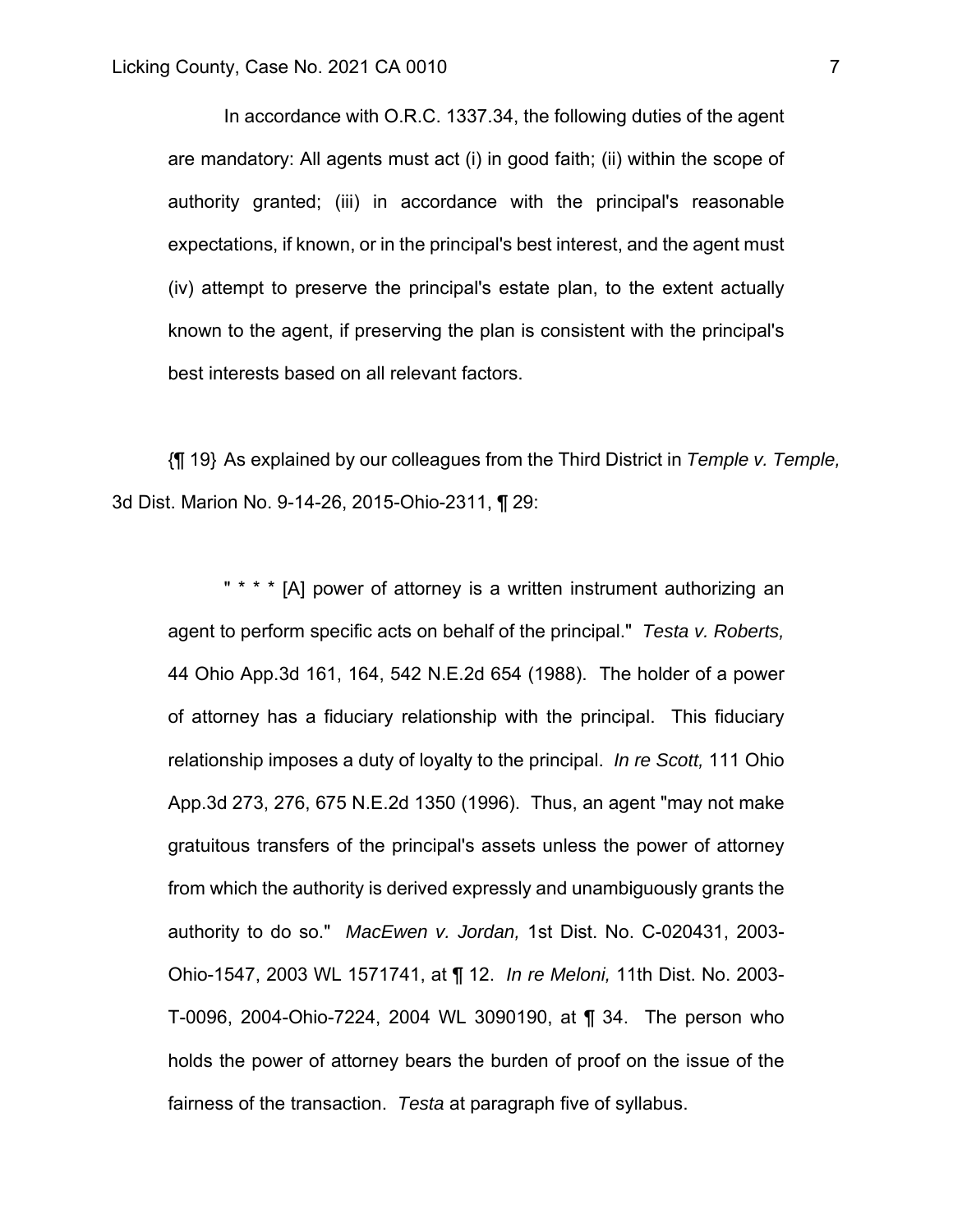{¶ 20} Pursuant to Guito's will executed in August 2013, appellee was to receive \$100,000 from the estate and the remainder was to go to appellants. After appellee sold Guito's house in July 2018, she placed the proceeds (over \$200,000) into the joint checking account to pay Guito's bills. After Guito passed away, appellee transferred the remaining money in the joint checking account (over \$200,000) to her personal savings account. In their motion for partial summary judgment, appellants argued this transaction constituted self-dealing by a fiduciary in violation of R.C. Chapter 1337, concealment of assets, embezzlement, and theft.

{¶ 21} In its January 25, 2021 entry granting summary judgment to appellee, the trial court thoroughly analyzed Guito's capacity to execute his will and the power of attorney, and found the undisputed facts show he had testamentary and mental capacity at the time he executed the documents. The trial court went on to conclude the power of attorney gave appellee the ability to sell the home and place the proceeds in the joint checking account, but stopped short of analyzing whether appellee, as a fiduciary, properly transferred the funds from the joint checking account to her individual account for her sole benefit as opposed to the beneficiaries under the will. Did appellee's actions constitute good faith? Did she act in accordance with Guito's reasonable expectations? Did she attempt to preserve Guito's estate plan which was to bequeath her \$100,000 with the remainder to appellants? Under our de novo review, we find genuine issues of material fact to exist on these questions.

{¶ 22} Upon review, we find the trial court erred in granting summary judgment to appellee.

{¶ 23} Assignment of Error V is granted.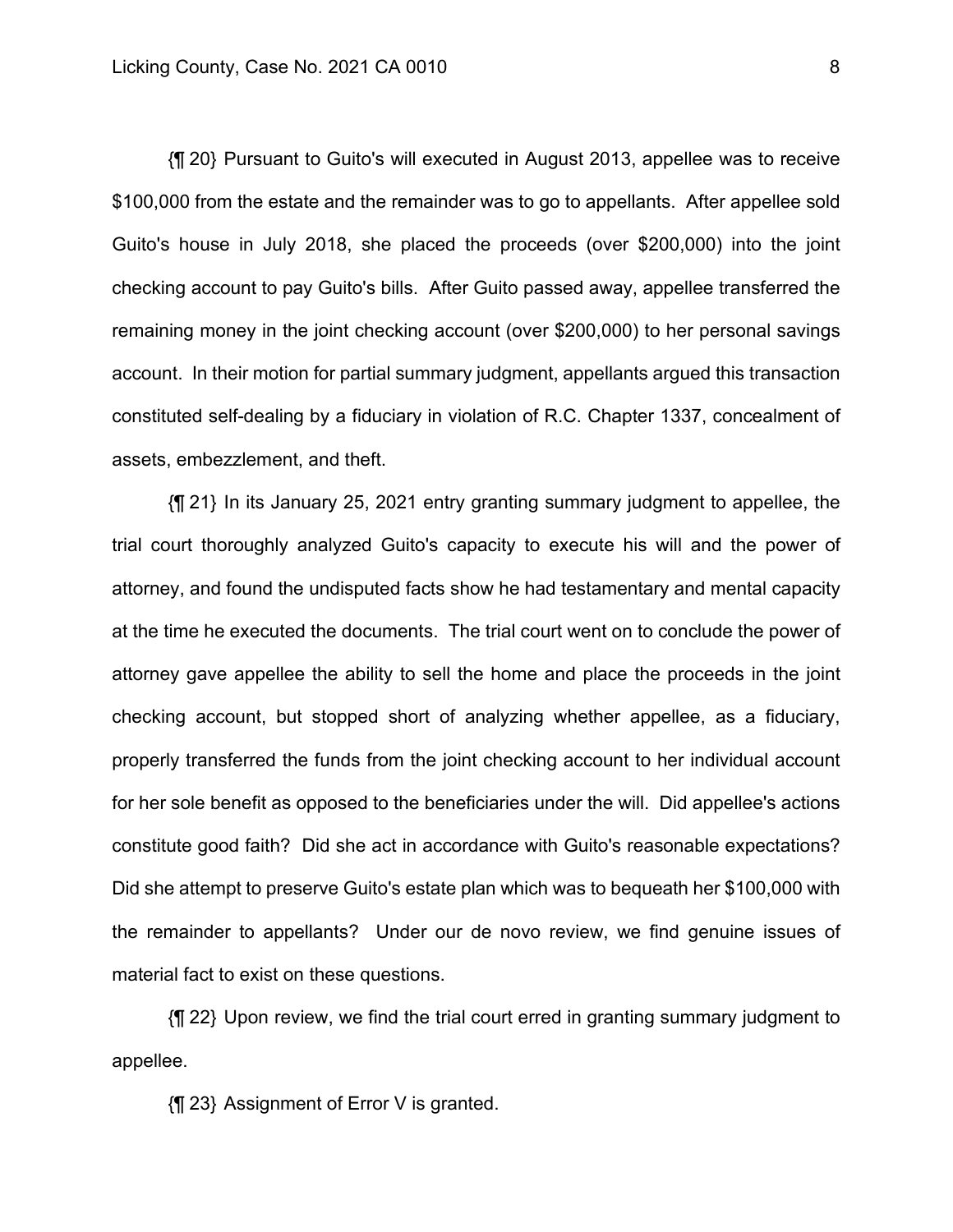{¶ 24} In their first assignment of error, appellants claim the trial court erred in denying their motion for summary judgment.

{¶ 25} In their third assignment of error, appellants claim the trial court erred in failing to find against appellee for concealment and embezzlement of estate asset.

{¶ 26} Given our finding of genuine issues of material fact to exist, we deny these assignments of error.

{¶ 27} Assignments of Error I and III are denied.

{¶ 28} In their second assignment of error, appellants claim the trial court erred in failing to remove appellee as the executrix of Guito's estate due to their pending claims against her. Based upon our finding below, we find this assignment to be premature.

{¶ 29} As explained by this court in *Meek v. Geneva,* 5th Dist. Tuscarawas No. 2017 AP 01 0001, 2017-Ohio-7975, ¶ 43:

"The fiduciary duties of an executor are primarily to collect the estate assets, pay debts, and make distributions." *In re Estate of Faldon*, 6th Dist. Erie No. E-15-071, 2016-Ohio-7337, 2016 WL 6069077, ¶ 26 quoting *Estate of Barry*, 11th Dist. Geauga No. 2013-G-3147, 2015-Ohio-1203, 2015 WL 1432344, ¶ 17. "The executor also owes various duties to the beneficiaries of the estate, duties involving keeping proper accounts, giving timely notice, preserving assets, avoiding the commingling of property, and basic duties of trust and loyalty." *Id.* The executor "serves as a representative of the entire estate and owes a duty to act in a manner which protects the

II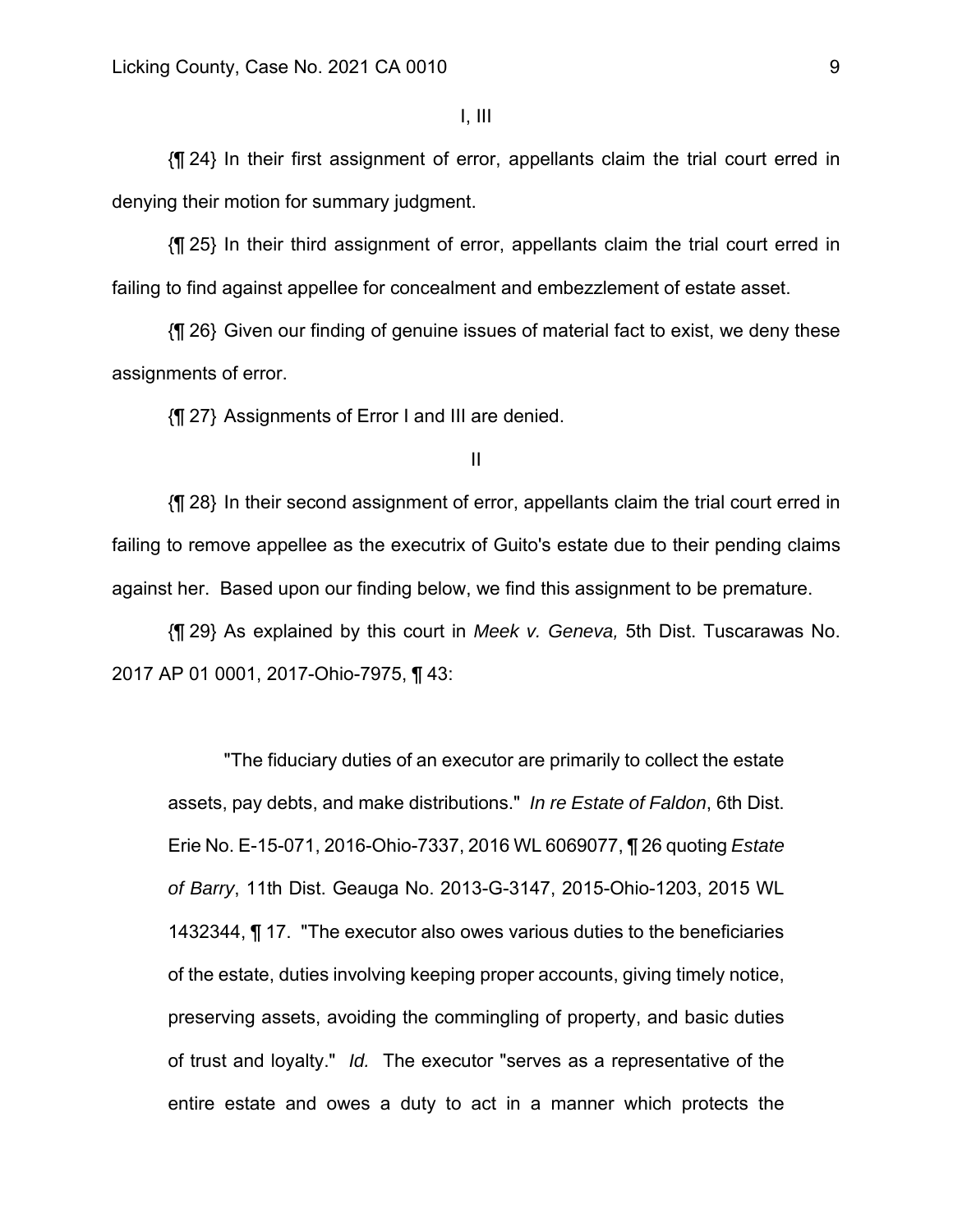beneficiaries' interests." *Id*., citing *Elam v. Hyatt Legal Serv.*, 44 Ohio St.3d 175, 176, 541 N.E.2d 616 (1989).

{¶ 30} Appellants made numerous claims against appellee including concealment and embezzlement of estate assets under R.C. 2109.50, and questioned her actions as a fiduciary pursuant to the standard set forth in R.C. 1337.34 and included in the power of attorney document.

{¶ 31} R.C. 2113.18 governs removal of executor or administrator in a probate case. Subsection (A) states the following: "The probate court may remove any executor or administrator if there are unsettled claims existing between the executor or administrator and the estate that the court thinks may be the subject of controversy or litigation between the executor or administrator and the estate or persons interested in the estate."

{¶ 32} Per the language in the statute, the removal of an executor lies in a trial court's sound discretion. In its entry filed January 25, 2021, the trial court denied appellants' motion to remove the executrix without comment as it had granted appellee's motion for summary judgment. Given the reinstatement of appellants' colorable claims and the existence of genuine issues of material fact as to whether appellee has violated her fiduciary duties and/or engaged in self-dealing, we find the trial court should now consider the motion.

{¶ 33} Upon review, we hereby vacate the ruling on the denial to remove appellee as executrix and remand the issue for reconsideration and decision.

{¶ 34} Assignment of Error II is therefore premature.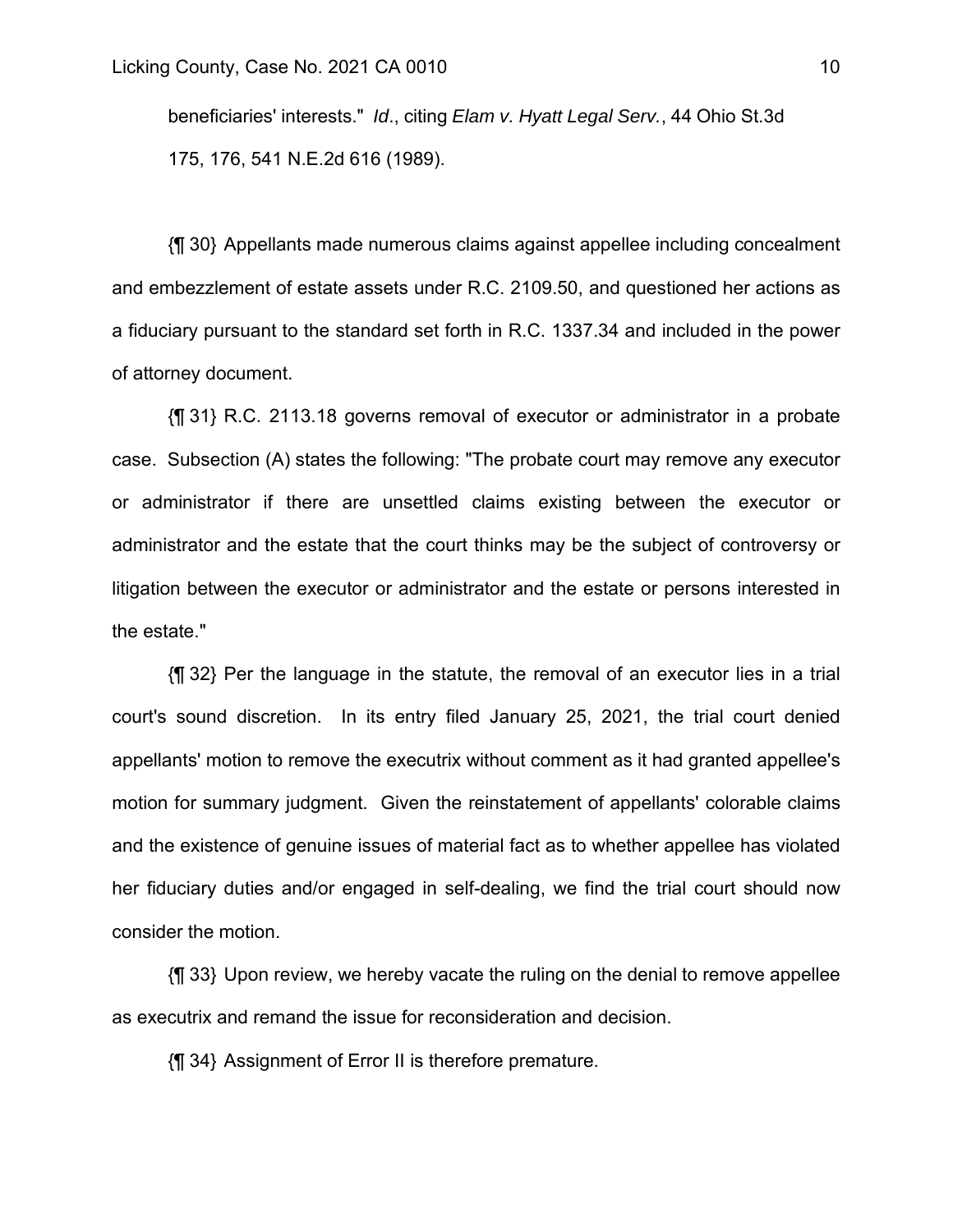{¶ 35} In their fourth assignment of error, appellants claim the trial court erred in denying their motion to amend their complaint. We agree.

{¶ 36} Twenty-eight days after a responsive pleading has been made, Civ.R. 15(A) allows for amendment of pleadings by leave of court or by written consent of the other party. Civ.R. 15(A) specifically states: "The court shall freely give leave when justice so requires." In *Hoover v. Sumlin,* 12 Ohio St.3d 1, 6, 465 N.E.2d 377 (1984), the Supreme Court of Ohio stated, "the language of Civ.R. 15(A) favors a liberal amendment policy and a motion for leave to amend should be granted absent a finding of bad faith, undue delay or undue prejudice to the opposing party." "The spirit of the Civil Rules is the resolution of cases upon their merits, not upon pleading deficiencies. Civ.R. 1(B) requires that the Civil Rules shall be applied 'to effect just results.' Pleadings are simply an end to that objective." *Peterson v. Teodosio,* 34 Ohio St.2d 161, 175, 297 N.E.2d 113 (1973). "Although the grant or denial of leave to amend a pleading is discretionary, where it is possible that the plaintiff, by an amended complaint, may set forth a claim upon which relief can be granted, and it is tendered timely and in good faith and no reason is apparent or disclosed for denying leave, the denial of leave to file such amended complaint is an abuse of discretion." *Id.*

{¶ 37} The issues pertaining to appellee's actions regarding the joint checking account were raised in appellants' motion for partial summary judgment filed November 18, 2019. On same date, appellants sought to amend their complaint to conform to the evidence obtained through discovery and to add a claim of a constructive trust, narrowing their focus from Guito's testamentary and mental capacity to appellee's fiduciary duties under R.C. Chapter 1337 and her transfer of the funds out of the joint checking account.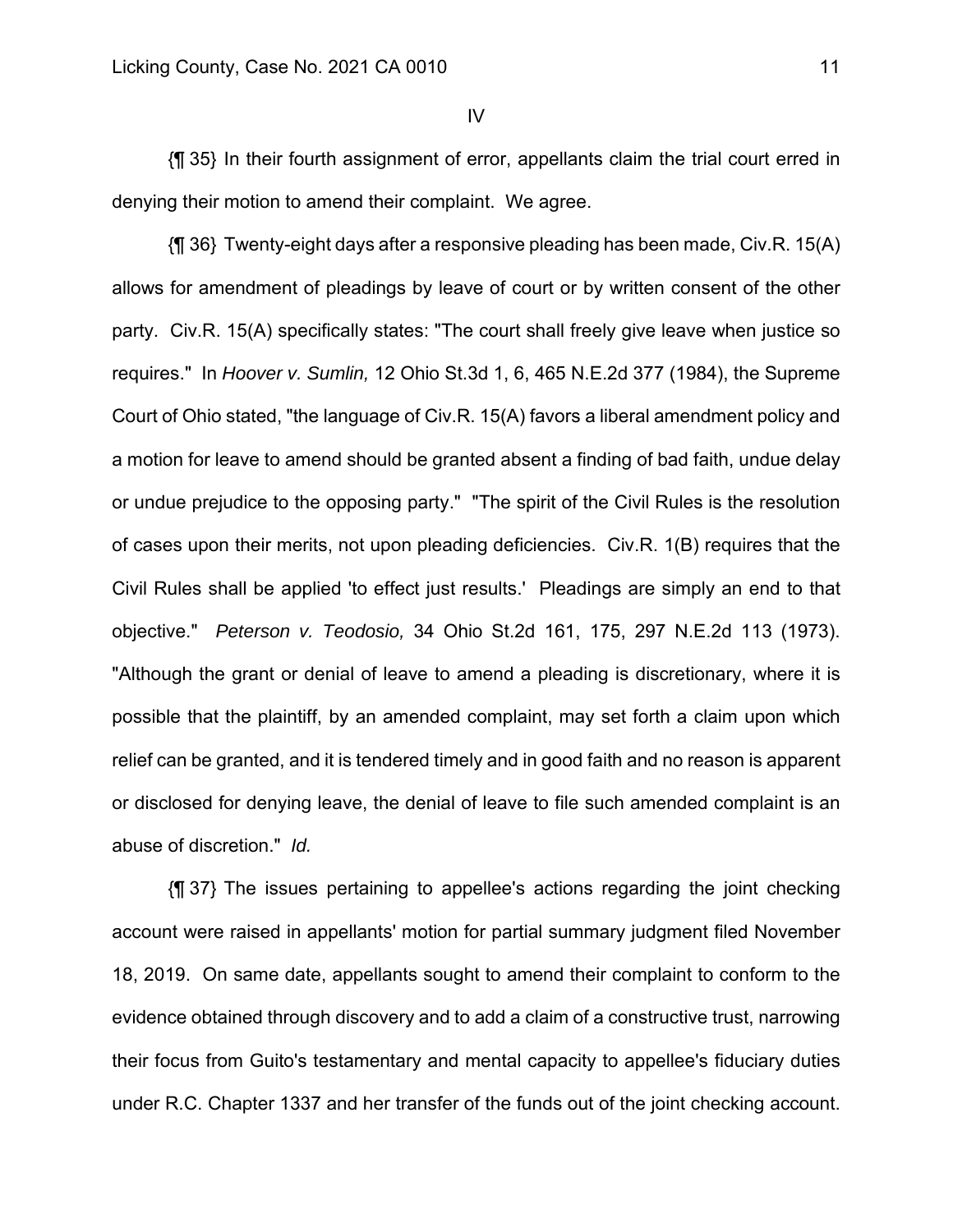### Licking County, Case No. 2021 CA 0010 12

The motion to amend was made less than three months after the initial complaint was filed. Discovery was still ongoing as late as December 20, 2019. The trial court did not issue a decision until over a year later on January 25, 2021. We do not find any evidence of bad faith or undue delay. We do not find any undue prejudice to appellee in permitting appellants to amend their complaint to conform to discovery.

{¶ 38} Upon review, we find the trial court erred in denying appellants' motion to amend their complaint.

{¶ 39} Assignment of Error IV is granted.

{¶ 40} The judgment of the Court of Common Pleas of Licking County, Ohio, Probate Division, is hereby reversed in part, vacated in part, and the matter is remanded to said court for further proceedings consistent with this opinion.

By Wise, Earle, J.

Baldwin, P.J. and

Hoffman, J. concur.

EEW/db